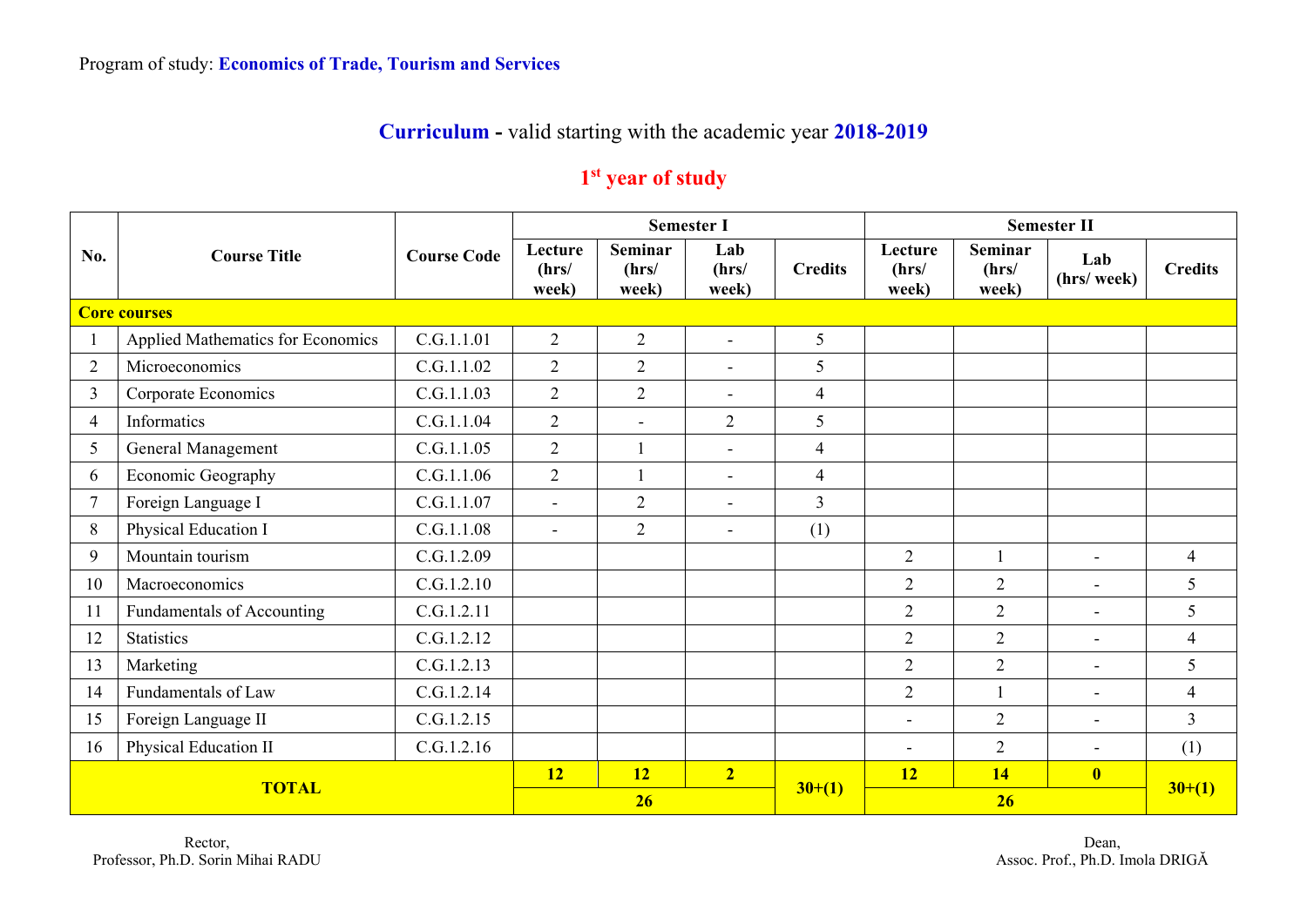## Program of study: **Economics of Trade, Tourism and Services**

| 2 <sup>nd</sup> year of study |  |  |
|-------------------------------|--|--|
|                               |  |  |

|                | <b>Course Title</b>                                                           |                          |                           | <b>Semester III</b>              |                          |                | <b>Semester IV</b>        |                                  |                          |                |
|----------------|-------------------------------------------------------------------------------|--------------------------|---------------------------|----------------------------------|--------------------------|----------------|---------------------------|----------------------------------|--------------------------|----------------|
| No.            |                                                                               | Course<br>Code           | Lecture<br>(hrs/<br>week) | <b>Seminar</b><br>(hrs/<br>week) | Lab<br>(hrs/<br>week)    | <b>Credits</b> | Lecture<br>(hrs/<br>week) | <b>Seminar</b><br>(hrs/<br>week) | Lab<br>(hrs/<br>week)    | <b>Credits</b> |
|                | <b>Core courses</b>                                                           |                          |                           |                                  |                          |                |                           |                                  |                          |                |
|                | Accounting of Trade, Tourism and Services                                     | C.G.2.1.01               | $\overline{2}$            | $\overline{2}$                   | ÷,                       | 6              |                           |                                  |                          |                |
| $\overline{2}$ | <b>Economics of Trade</b>                                                     | C.G.2.1.02               | $\overline{2}$            | $\overline{2}$                   |                          | 6              |                           |                                  |                          |                |
| $\overline{3}$ | <b>Economics of Services</b>                                                  | C.G.2.1.03               | $\overline{2}$            | $\overline{2}$                   | $\overline{\phantom{0}}$ | 6              |                           |                                  |                          |                |
| $\overline{4}$ | Fundamentals of Commodity Science                                             | C.G.2.1.04               | $\overline{2}$            | $\overline{2}$                   | $\blacksquare$           | $\overline{4}$ |                           |                                  |                          |                |
| 5              | Foreign Language III                                                          | C.G.2.1.05               |                           | $\overline{2}$                   |                          | $\overline{2}$ |                           |                                  |                          |                |
| 6              | Physical Education III                                                        | C.G.2.1.06               | $\sim$                    | $\mathbf{1}$                     | $\blacksquare$           | (1)            |                           |                                  |                          |                |
| $\tau$         | <b>Business Law</b>                                                           | C.G.2.2.07               |                           |                                  |                          |                | $\overline{2}$            |                                  | $\overline{\phantom{a}}$ | $\overline{4}$ |
| 8              | Econometrics                                                                  | C.G.2.2.08               |                           |                                  |                          |                | $\overline{2}$            | $\overline{2}$                   |                          | $\overline{4}$ |
| 9              | <b>Economics of Tourism</b>                                                   | C.G.2.2.09               |                           |                                  |                          |                | $\overline{2}$            | $\overline{2}$                   | ÷,                       | 6              |
| 10             | Finance                                                                       | C.G.2.2.10               |                           |                                  |                          |                | $\overline{2}$            | $\overline{2}$                   | $\overline{a}$           | 6              |
| 11             | Commercial Communication                                                      | C.G.2.2.11               |                           |                                  |                          |                | $\overline{2}$            | $\overline{2}$                   |                          | $\overline{4}$ |
| 12             | Physical Education IV                                                         | C.G.2.2.12               |                           |                                  |                          |                | L,                        | $\mathbf{1}$                     | $\blacksquare$           | (1)            |
| 13             | Internship                                                                    | C.G.2.2.13               |                           |                                  |                          |                |                           |                                  | 90 h                     | $\overline{3}$ |
|                | <b>Elective courses</b>                                                       |                          |                           |                                  |                          |                |                           |                                  |                          |                |
| 14.1<br>14.2   | Supplier Relationship Management /<br>Hotel and Restaurant Service Technology | C.G.2.1.14<br>C.G.2.1.15 | $\overline{2}$            | $\mathbf{1}$                     |                          | $\overline{3}$ |                           |                                  |                          |                |
| 15.1<br>15.2   | Electronic Commerce /<br>Internet Technologies for Business                   | C.G.2.1.16<br>C.G.2.1.17 | $\overline{2}$            |                                  | $\overline{2}$           | $\overline{3}$ |                           |                                  |                          |                |
| 16.1           | Ecotourism and Rural Tourism /                                                | C.G.2.2.18               |                           |                                  |                          |                | $\overline{2}$            | $\overline{2}$                   | $\blacksquare$           | $\overline{3}$ |
| 16.2           | Tourism Resources and Tourist Destinations                                    | C.G.2.2.19               |                           |                                  |                          |                |                           |                                  |                          |                |
|                | <b>Optional courses</b>                                                       |                          |                           |                                  |                          |                |                           |                                  |                          |                |
| 17             | Office Technologies                                                           | C.G.2.1.20               | (1)                       | $\overline{\phantom{a}}$         | (1)                      | (3)            |                           |                                  |                          |                |
| 18             | <b>Quality Management</b>                                                     | C.G.2.2.21               | 12                        |                                  |                          |                | (1)                       | (1)                              | $\overline{\phantom{a}}$ | (3)            |
|                | <b>TOTAL</b>                                                                  |                          |                           | <b>12</b>                        | $\overline{2}$           | $30+(1)$       | <b>12</b>                 | 12                               | $\overline{\mathbf{0}}$  | $30+(1)$       |
|                |                                                                               |                          |                           | 26                               |                          |                | 24                        |                                  |                          |                |